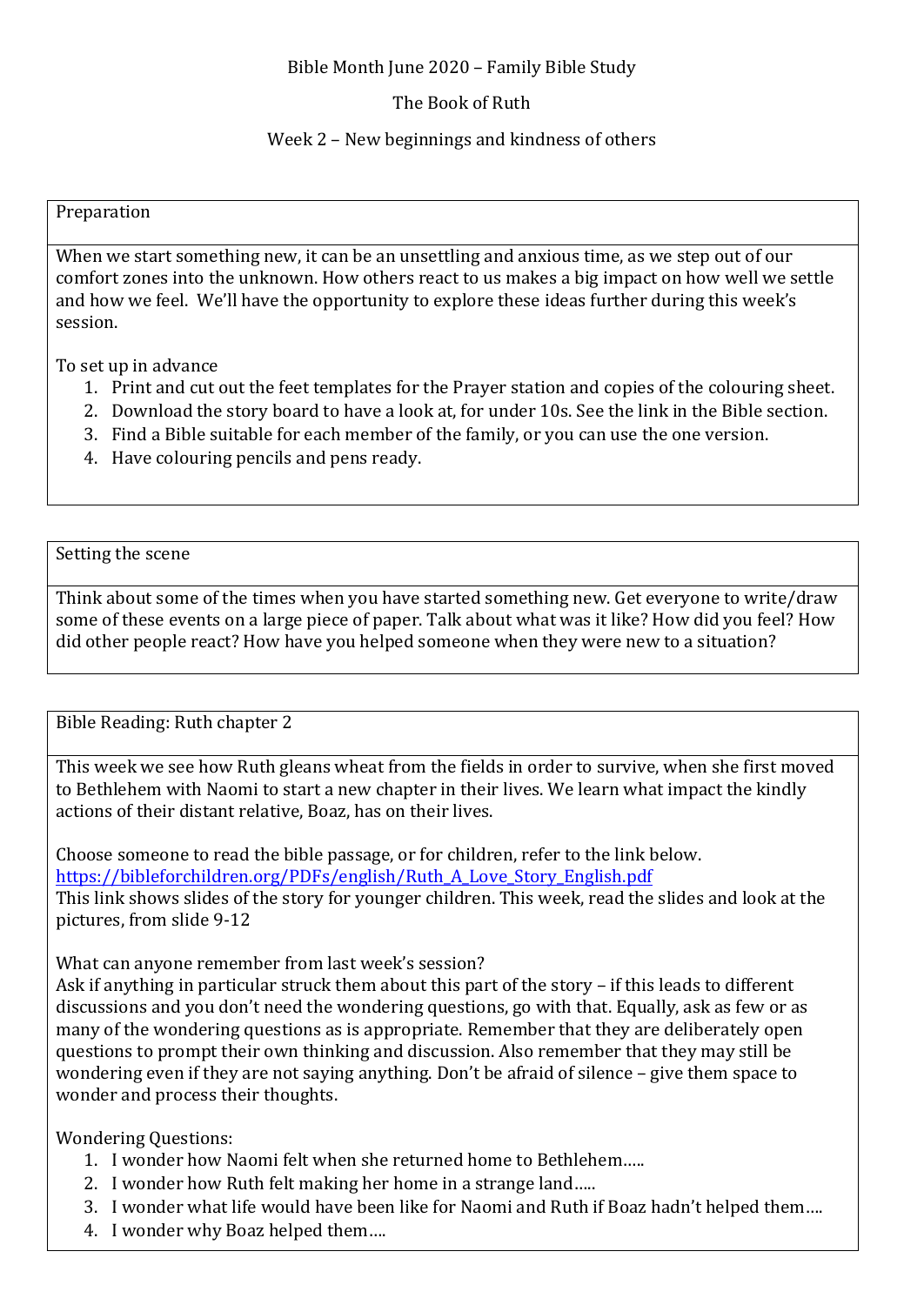- 5. I wonder how immigrants feel when they come to make their home in this country….
- 6. I wonder how you feel about all the new ways of doing things at the moment, when everyday life is very different to normal….

# Prayer Space

Give everyone a few pre cut-out feet templates and some coloured pens. Read the New Beginnings Prayer station instructions (see below), checking that younger members have understood the instructions

Give everyone time to complete the space as they wish. Ask if anyone wants to say any other prayers together.

# Activities

This week's part of the story encourages us to think about how we may feel when we start something new and how the kind actions of other people can help us in new situations. Different members of your family may respond differently, which is absolutely fine. There are a few options to choose from, or they may wish to go off on their own for a while.

1. Kindness jar: sit down together and each write down on strips of coloured paper things you could do to show someone a 'random act of kindness.' Put them all in a jar and every day take it in turns to choose a piece of paper and act upon it. It could be making a card for an elderly neighbour who is selfisolating, offering to do the washing up or to read a story to a younger sibling. Be creative with your ideas.

2. Colour the sheet with the quote 'Be the reason someone smiles today' below

3. Act out the story using soft toys and dolls, or, find some clothes and accessories to dress up in to create your own family dramatisation of the story.

4. Spend some time filling in your journal.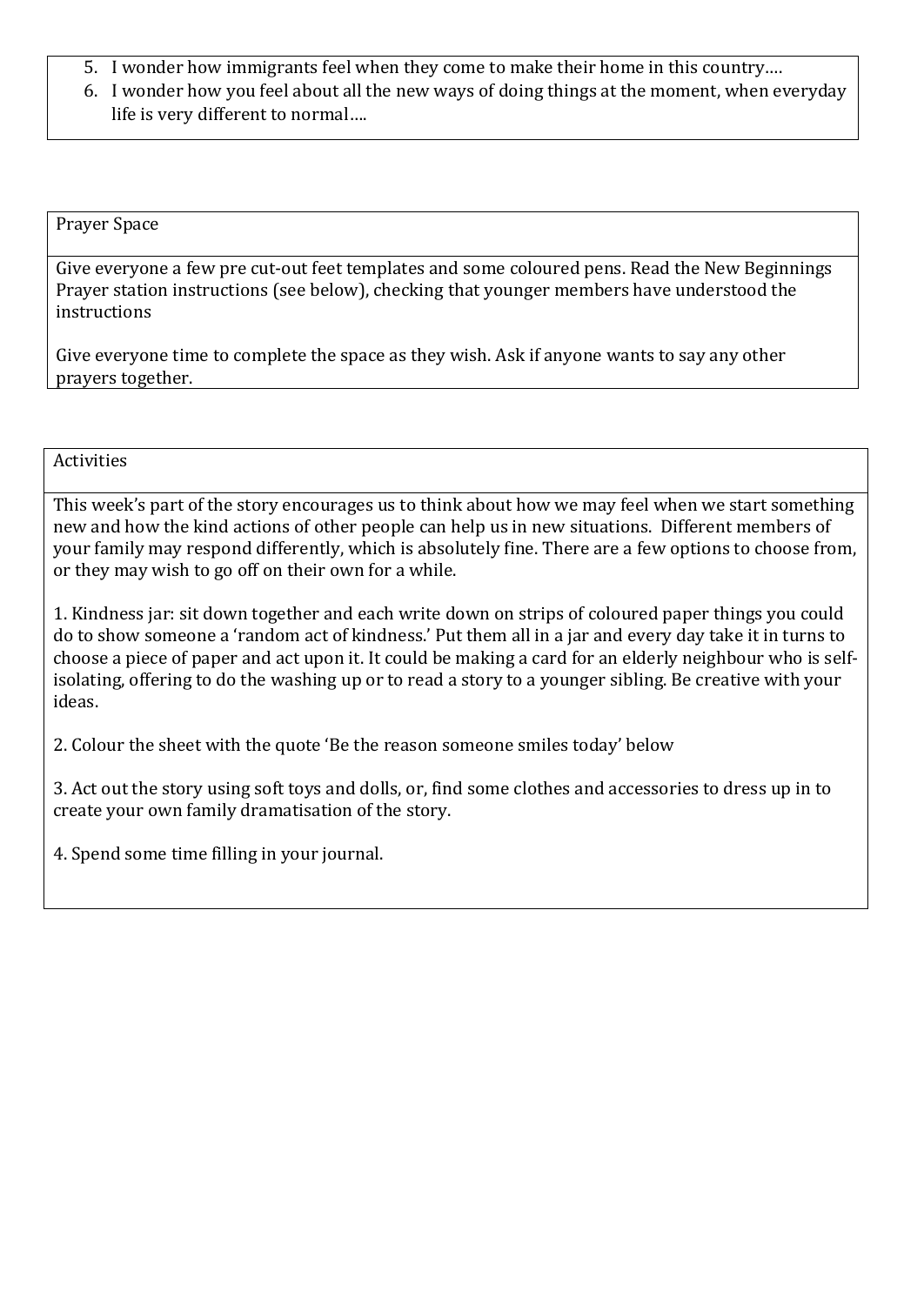# **PRAYER SPACE**



When we start something new, whether it be starting a new school, a new job, moving house, a new club, we can feel a mix of different emotions,. We may be excited, nervous, not sure what it's going to be like, worried we won't make new friends, concerned we'll miss aspects of what we're currently doing……

During the past few weeks and months we have all had to adapt to different ways of doing things. Although we may be missing things from our normal lives – friends, family, activities, work etc, there may also have been opportunities to try new activities and discover new interests and skills.

Cut out some footprints using the template (or draw round your own feet), write or draw some of the things that are different in your life at the moment, both good and bad. Then lay down the footprints to make a path. Take it in turns to walk along the path. As you do, consider the following questions.

What are you thankful for?

Are there things you feel anxious, cross or frustrated about?

How could you do things differently in the future?

What might you want to say to God?

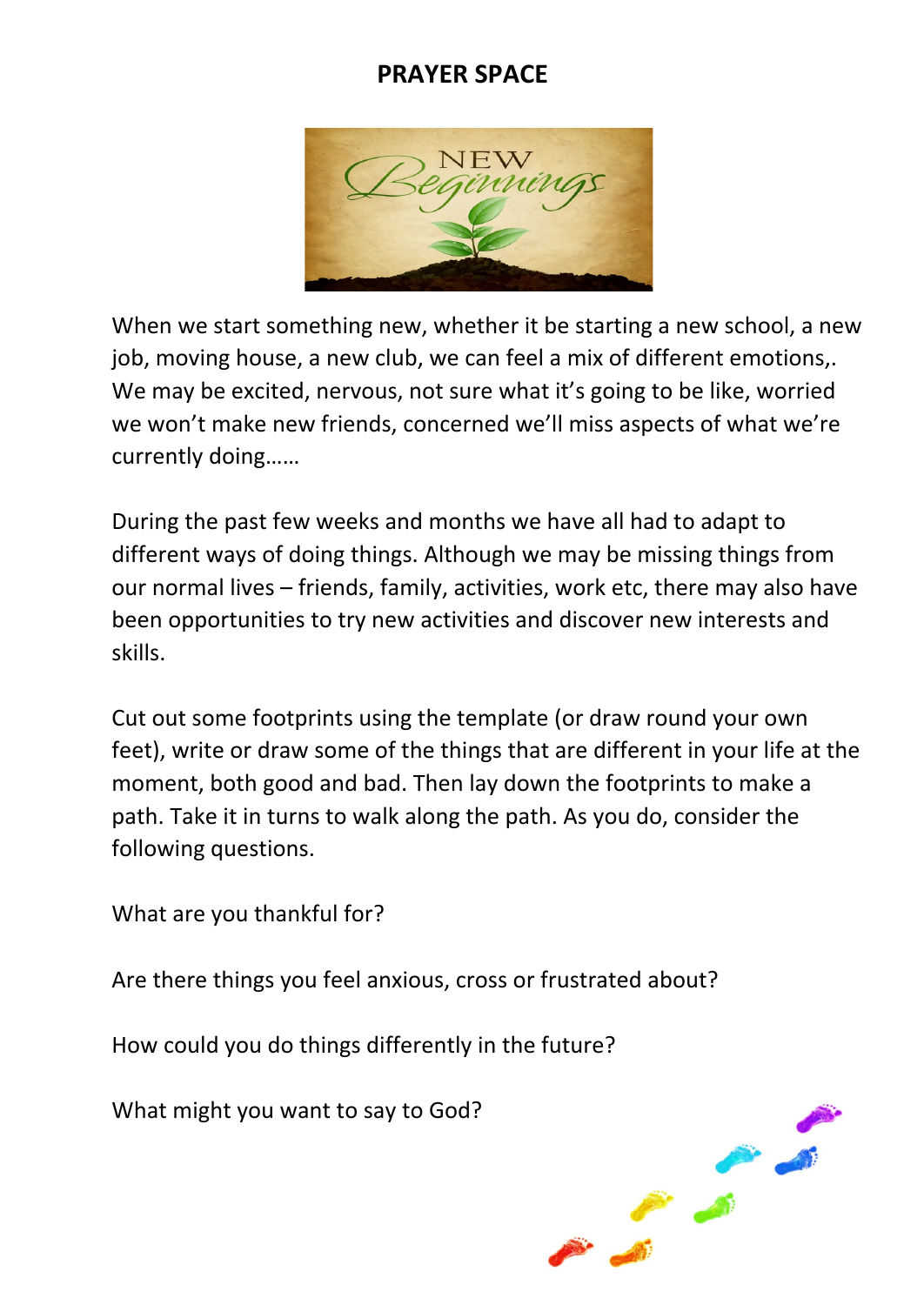